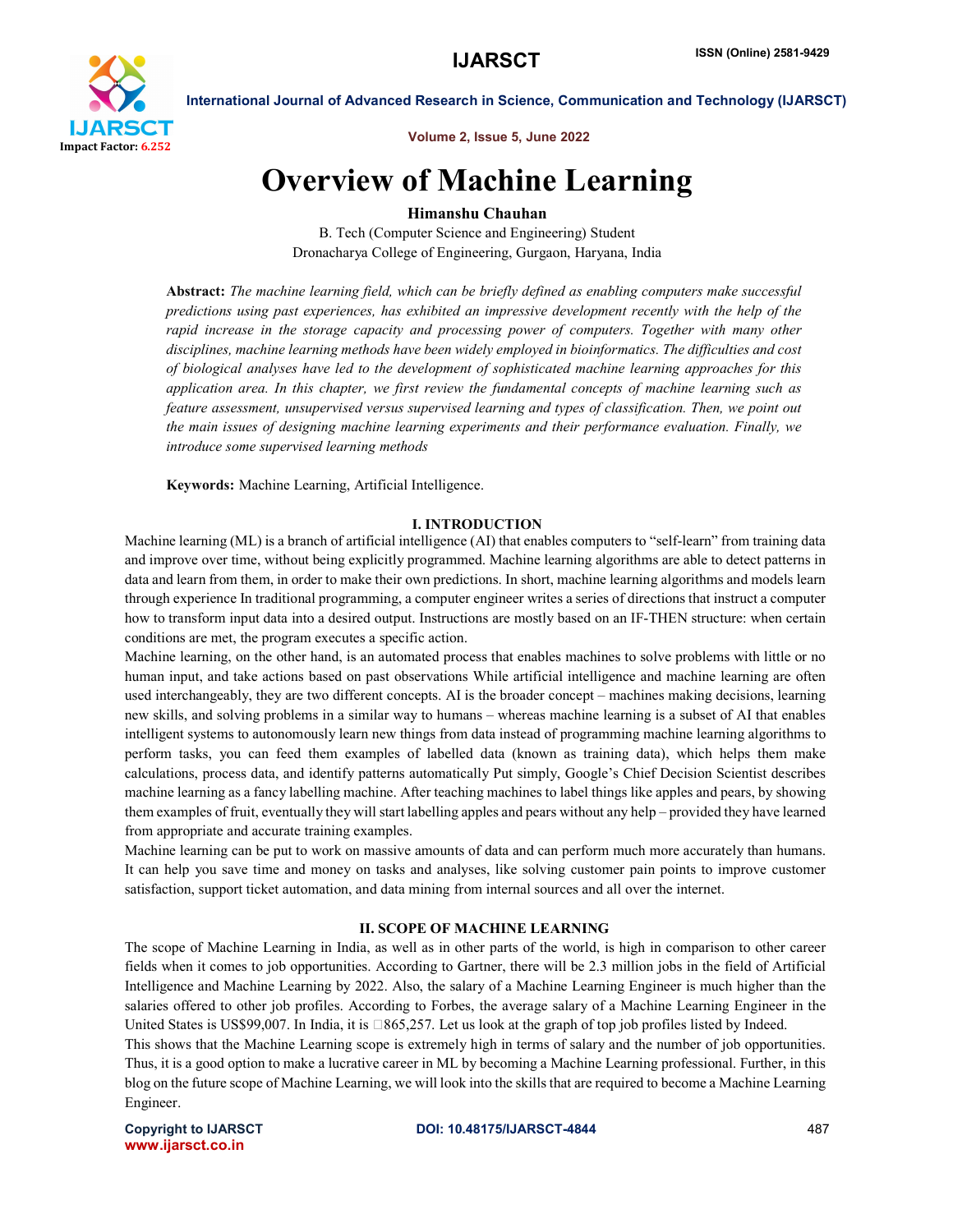

#### Volume 2, Issue 5, June 2022

### III. HOW DOES MACHINE LEARNING WORKS

Machine learning uses two types of techniques: supervised learning, which trains a model on known input and output data so that it can predict future outputs, and unsupervised learning, which finds hidden patterns or intrinsic structures In input data.Machine learning is a form of artificial intelligence (AI) that teaches computers to think in a similar way to how humans do: Learning and improving upon past experiences. It works by exploring data and identifying patterns, and involves minimal human intervention. Almost any task that can be completed with a data-defined pattern or set of rules can be automated with machine learning. This allows companies to transform processes that were previously only possible for humans to perform—think responding to customer service calls, bookkeeping, and reviewing resumes.



#### 4.1 Supervised Learning

Supervised machine learning builds a model that makes predictions based on evidence in the presence of uncertainty. A supervised learning algorithm takes a known set of input data and known responses to the data (output) and trains a model to generate reasonable predictions for the response to new data. Use supervised learning if you have known data for the output you are trying to predict Supervised learning uses classification and regression techniques to develop machine learning models Classification techniques predict discrete responses—for example, whether an email is genuine or spam Classification models classify input data into categories. Typical applications include medical imaging, speech recognition, and credit scoring.

Use classification if your data can be tagged, categorized, or separated into specific groups or classes. For example, applications for hand-writing recognition use classification to recognize letters and numbers. In image processing and computer vision, unsupervised pattern recognition techniques are used for object detection and image segmentation.

Common algorithms for performing classification include support vector machine (SVM), boosted and bagged decision trees, k-nearest Naïve Bayes, discriminant analysis, logistic regression, and neural networks.

Regression techniques predict continuous responses—for example, changes in temperature or fluctuations in power demand. Typical applications include electricity load forecasting and algorithmic trading.



www.ijarsct.co.in

Copyright to IJARSCT **DOI: 10.48175/IJARSCT-4844** 488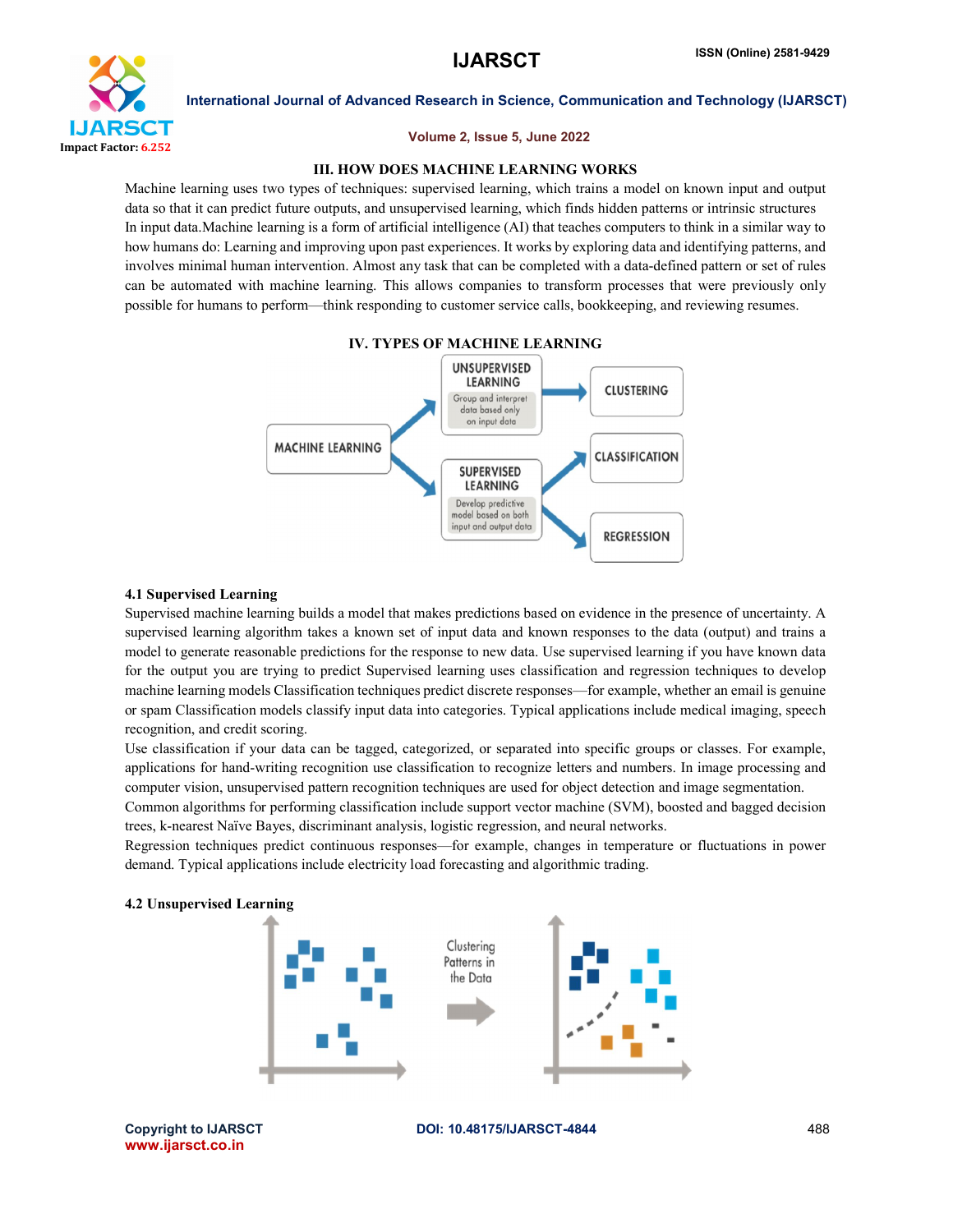

#### Volume 2, Issue 5, June 2022

Unsupervised learning finds hidden patterns or intrinsic structures in data. It is used to draw inferences from datasets consisting of input data without labelled responses Clustering is the most common unsupervised learning technique. It is used for exploratory data analysis to find hidden patterns or groupings in data. Applications for cluster analysis include gene sequence analysis, market research, and object recognition For example, if a cell phone company wants optimize the locations where they build cell phone towers, they can use machine learning to estimate the number of clusters of people relying on their towers. A phone can only talk to one tower at a time, so the team uses clustering algorithms to design the best placement of cell towers to optimize signal reception for groups, or clusters, of their customers. Common algorithms for performing clustering include k-means and k-medoids, hierarchical clustering, Gaussian mixture models, hidden Markov models, self-organizing maps, fuzzy c-means clustering, and subtractive clustering.

### V. MACHINE LEARNING CHALLENGES

The advancement of machine learning technology in recent years certainly has improved our lives. However, the implementation of machine learning in companies has also brought up several ethical issues regarding AI technology. A few of them are:

### 5.1 Technological Singularity

Although this topic attracts lots of attention from the many public, scientists are not interested in the notion of AI exceeding humans' intelligence anytime in the immediate future. This is often referred to as superintelligence and superintelligence, which Nick Bostrom defines as "any intelligence that far surpasses the top human brains in virtually every field, which includes general wisdom, scientific creativity and social abilities." In spite of the fact that the concept of superintelligence and strong AI isn't a reality in the world, the concept poses some interesting questions when we contemplate the potential use of autonomous systems, such as self-driving vehicles. It's impossible to imagine that a car with no driver would never be involved in a car accident, but who would be accountable and accountable in those situations? Do we need to continue to explore autonomous vehicles, or should we restrict the use of this technology to produce semi-autonomous cars that encourage the safety of drivers? The jury isn't yet out on this issue. However, these kinds of ethical debates are being fought as new and genuine AI technology is developed.

### 5.2 AI Impact on Jobs

While the majority of public opinion about artificial intelligence revolves around job loss, the issue should likely be changed. With each new and disruptive technology, we can see shifts in demand for certain job positions. For instance, when we consider the automotive industry, a lot of manufacturers like GM are focusing their efforts on electric vehicles to be in line with green policies. The energy sector isn't going away, but the primary source that fuels it is changing from an energy economy based on fuel to an electrical one. Artificial intelligence must be seen as a way to think about it, as artificial intelligence is expected to shift the need for jobs to different areas. There will be people who can control these systems as data expands and changes each day. It is still necessary resources in order to solve more complicated issues within sectors that are more likely to suffer from demand shifts, including customer service. The most important element of artificial intelligence and its impact on the employment market will be in helping individuals adapt to the new realms that are a result of the market.

### 5.3 Privacy

Privacy is often frequently discussed in relation to data privacy security, data protection, and security. These concerns have helped policymakers advance their efforts recently. For instance, in 2016, GDPR legislation was introduced to safeguard the personal information of individuals within Europe's European Union and European Economic Area, which gives individuals more control over their data. Within the United States, individual states are creating policies, including the California Consumer Privacy Act (CCPA), that require companies to inform their customers about the processing of their data. This legislation is forcing companies to think about how they handle and store personally identifiable information (PII). In the process, security investments have become a business priority to remove any potential vulnerabilities or opportunities to hack, monitor, and cyber-attacks.

www.ijarsct.co.in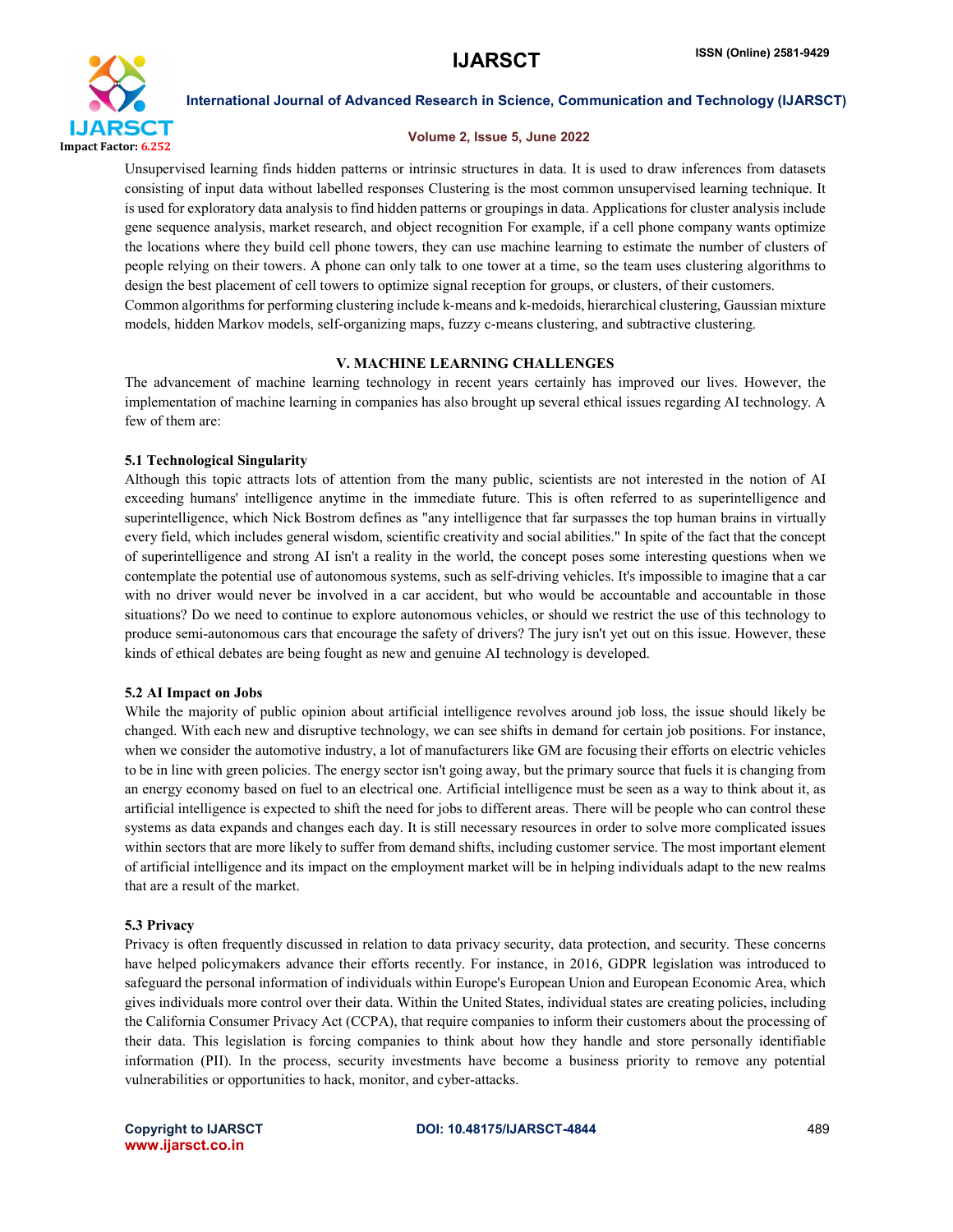

#### Volume 2, Issue 5, June 2022

#### 5.4 Bias and Discrimination

Discrimination and bias in different intelligent machines have brought up several ethical issues about using artificial intelligence. How can we protect ourselves from bias and discrimination when training data could be biased? While most companies have well-meaning intentions with regard to their automation initiatives, Reuters highlights the unexpected effects of incorporating AI in hiring practices. As they tried to automate and make it easier to do so, Amazon unintentionally biased potential candidates based on gender in positions in the technical field, which led them to end the project. When events like these come to light, Harvard Business Review (link located outside of IBM) has raised pertinent questions about the application of AI in hiring practices. For example, what kind of data could you analyse when evaluating a candidate for a particular job.

Discrimination and bias aren't just limited to the human resource function. They are present in a variety of applications ranging from software for facial recognition to algorithms for social media.

#### 5.5 Accountability

There isn't a significant law to control AI practices. There's no mechanism for enforcement to make sure that ethical AI is being used. Companies' primary motivations to adhere to these standards are the negative effects of an untrustworthy AI system on their bottom lines. To address the issue, ethical frameworks have been developed in a partnership between researchers and ethicists to regulate the creation and use of AI models. But, for the time being, they only serve as a provide guidance the development of AI models. Research has shown that shared responsibility and insufficient awareness of potential effects aren't ideal for protecting society from harm.

#### VI. HISTORY OF AI AND MACHINE LEARNING

Artificial intelligence originally set out to make computers more useful and more capable of independent reasoning. Most historians trace the birth of AI to a Dartmouth research project in 1956 that explored topics like problem solving and symbolic methods. In the 1960s, the US Department took interest in this type of work and increased the focus on training computers to mimic human reasoning.

For example, the defence Advanced Research Projects Agency (DARPA) completed street mapping projects in the 1970s. And DARPA produced intelligent personal assistants in 2003, long before Google, Amazon or Microsoft tackled similar projects.

This work paved the way for the automation and formal reasoning that we see in computers today.

Machine learning was first conceived from the mathematical of neural networks. A paper by logician Walter Pitts and neuroscientist Warren McCulloch, published in 1943, attempted to mathematically map out thought processes and decision making in human cognition.

In 1950, Alan Turning proposed the Turing Test, which became the litmus test for which machines were deemed "intelligent" or "unintelligent." The criteria for a machine to receive status as an "intelligent" machine, was for it to have the ability to convince a human being that it, the machine, was also a human being. Soon after, a summer research program at Dartmouth College became the official birthplace of AI.

From this point on, "intelligent" machine learning algorithms and computer programs started to appear, doing everything from planning travel routes for salespeople, to playing board games with humans such as checkers and tic-tac-toe.

Intelligent machines went on to do everything from using speech recognition to learning to pronounce words the way a baby would learn to defeating a world chess champion at his own game. The infographic below shows the history of machine learning and how it grew from mathematical models to sophisticated technology.

#### VII. CONCLUSION

Machine Learning can be a Supervised or Unsupervised. If you have lesser amount of data and clearly labelled data for training, opt for Supervised Learning. Unsupervised Learning would generally give better performance and results for large data sets. If you have a huge data set easily available, go for deep learning techniques. You also have learned Reinforcement Learning and Deep Reinforcement Learning. You now know what Neural Networks are, their applications and limitations. Finally, when it comes to the development of machine learning models of your own, you looked at the choices of various development languages, IDEs and Platforms. Next thing that you need to do is start

www.ijarsct.co.in